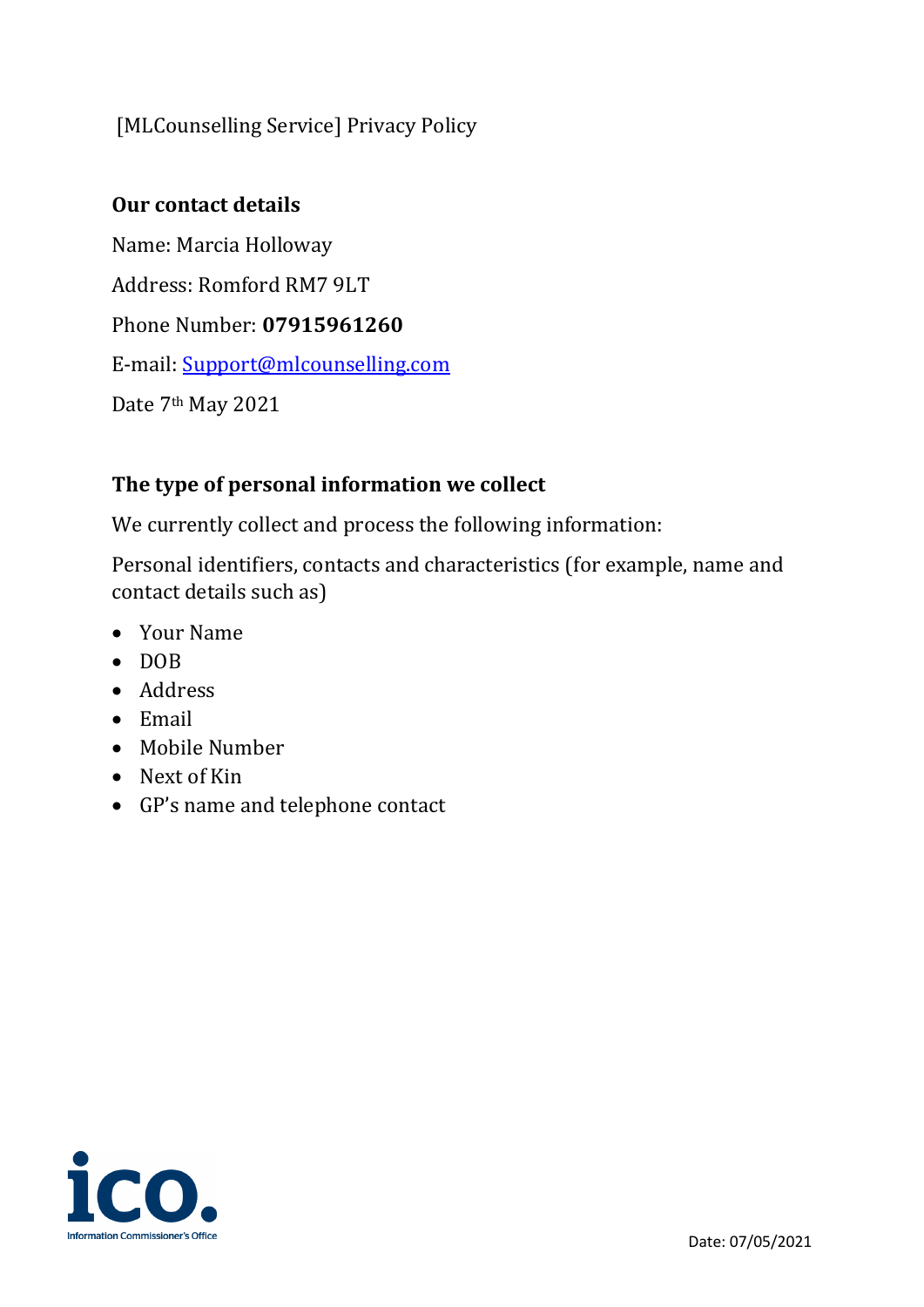# **How we get the personal information and why we have it**

Most of the personal information we process is provided to us directly by you for one of the following reasons:

- Gathering your information is to support identification.
- To ensure that we can manage, support and reduce risk.
- Ensure that we can inform your GP or Next of Kin of concerns
- To ensure that we can support your needs.

**[If applicable]** We may also receive personal information indirectly, from the following sources in the following scenarios:

- Occupational Health
- Your GP

## **We use the information that you have given us in order to.**

• Support your initial assessment to ensure that MLCounselling can meet your needs.

#### **We may share this information with.**

- MLCounselling will never share your information with others external organizations unless you have agreed to this.
- If we agree that your information will only be shared with you or. Referring agencies who are responsible for covering the cost of your therapy.
- $\bullet$  GP
- Next of Kin

Under the General Data Protection Regulation (GDPR), the lawful bases we rely on for processing this information are.

## **(a) Your consent.**

**(b) You can remove your consent at any time. You can do this by contacting us at** [Support@mlcounselling.con](mailto:Support@mlcounselling.con)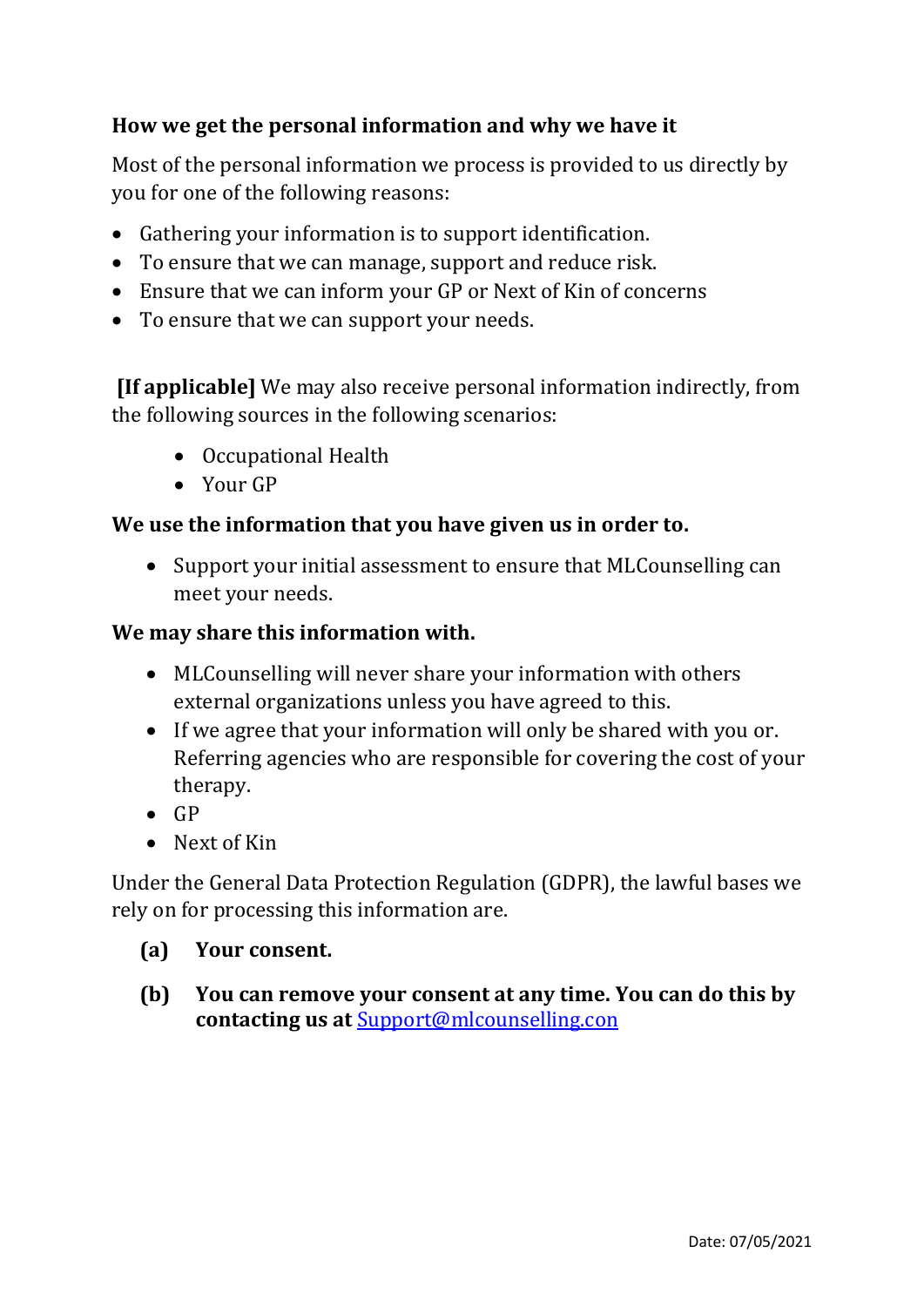# **How we store your personal information**

- Your information is securely stored within a secure encrypted system on a computer.
- Consent in hard copies are secured in a lockable filing unit.
- We keep your personal information for a period of 6 Months.
- We will then dispose of your information by shredding it, or by wiping/deleting it from an electronic hard drive.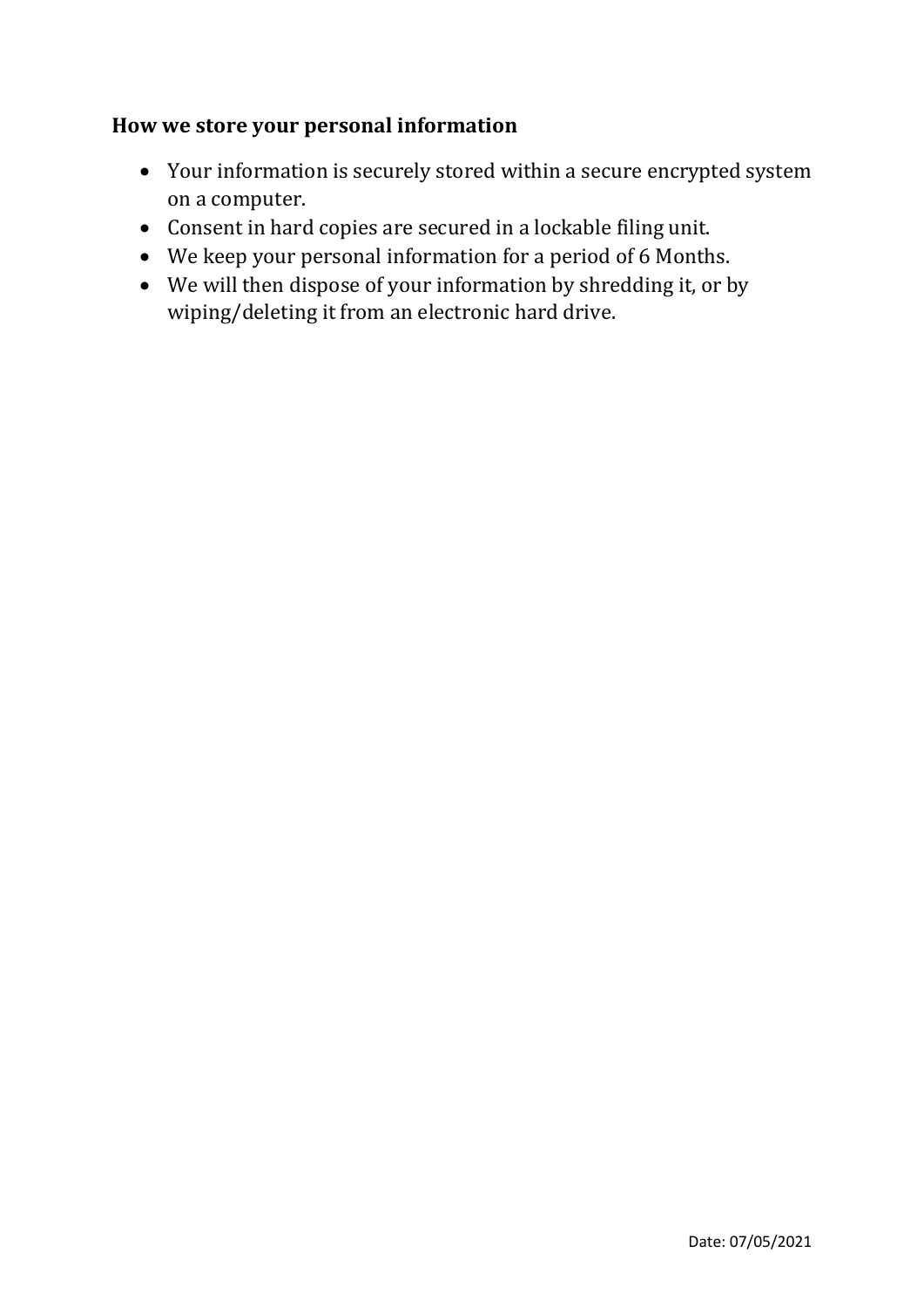# **Your data protection rights**

Under data protection law, you have rights including:

**Your right of access** - You have the right to ask us for copies of your personal information.

**Your right to rectification** - You have the right to ask us to rectify personal information you think is inaccurate. You also have the right to ask us to complete information you think is incomplete.

**Your right to erasure** - You have the right to ask us to erase your personal information in certain circumstances.

**Your right to restriction of processing** - You have the right to ask us to restrict the processing of your personal information in certain circumstances.

**Your right to object to processing** - You have the the right to object to the processing of your personal information in certain circumstances.

**Your right to data portability** - You have the right to ask that we transfer the personal information you gave us to another organisation, or to you, in certain circumstances.

You are not required to pay any charge for exercising your rights. If you make a request, we have one month to respond to you.

If you wish to make a request please contact us at [Support@mlcounselling.com](mailto:Support@mlcounselling.com) by calling 07915961260.